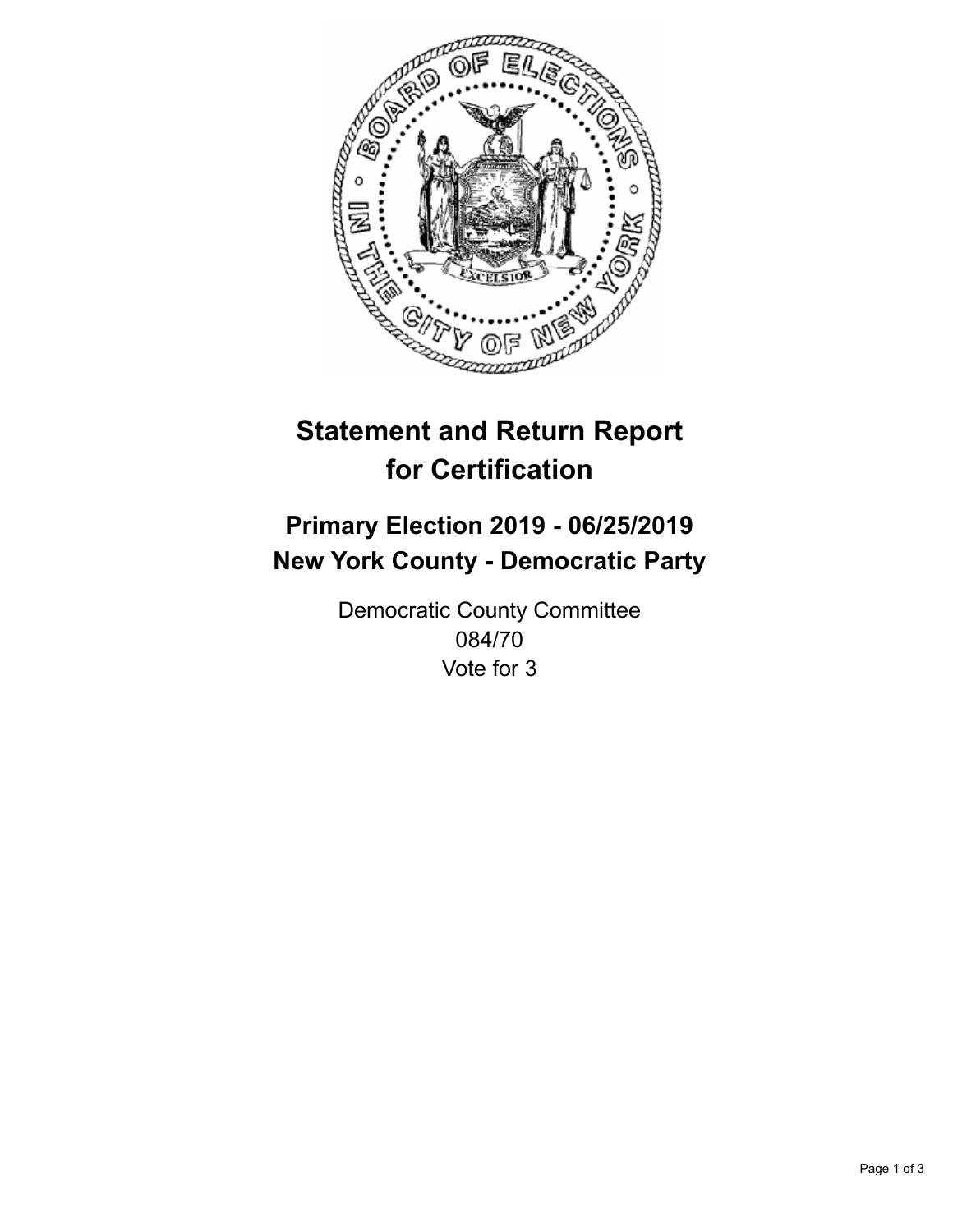

## **Assembly District 70**

| <b>PUBLIC COUNTER</b>                                    | 46 |
|----------------------------------------------------------|----|
| <b>MANUALLY COUNTED EMERGENCY</b>                        | 0  |
| ABSENTEE / MILITARY                                      | 1  |
| AFFIDAVIT                                                | 0  |
| <b>Total Ballots</b>                                     | 47 |
| Less - Inapplicable Federal/Special Presidential Ballots | 0  |
| <b>Total Applicable Ballots</b>                          | 47 |
| <b>LOIS PENNY</b>                                        | 25 |
| VANESSA P. LACAYO                                        | 24 |
| NANCY CABRERA                                            | 26 |
| SABRINA LAMB                                             | 3  |
| <b>JOSE ABREU</b>                                        | 9  |
| KISSAIRIAS MORINO                                        | 1  |
| <b>Total Votes</b>                                       | 88 |
| Unrecorded                                               | 53 |